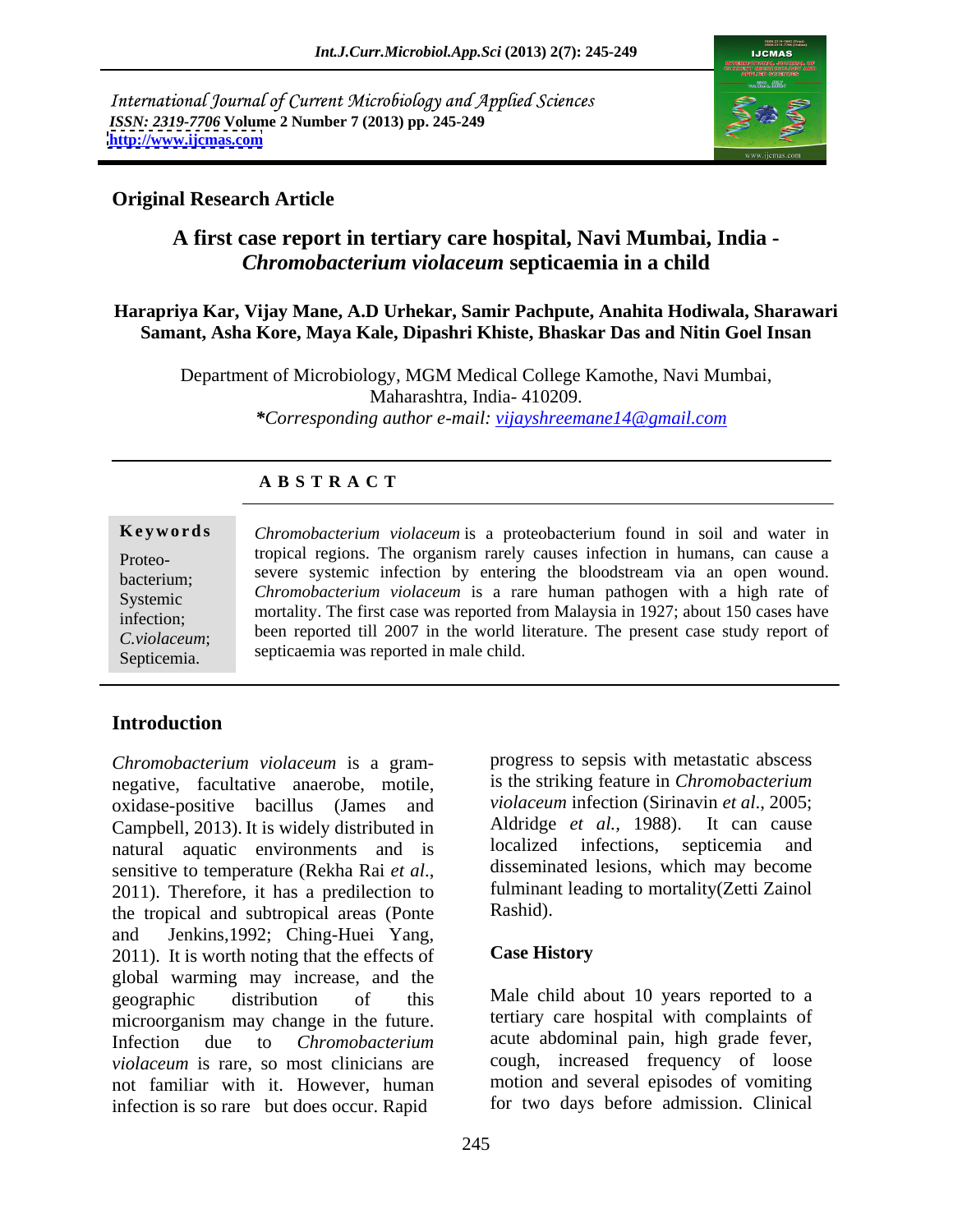and constant in nature. Patient had past circular, convex, and smooth, beta pulse rate of 120 beats/minute, respiratory rate was  $30/\text{min}$ , and  $SpO<sub>2</sub>$  was  $100\%$ . again. Systemic examination showed abdominal rigidity and guarding. Liver and spleen **Biochemical features** were not palpable. Ultrasonography of abdomen was normal. Patient was started The biochemical characteristics of the on antimicrobial regime ceftriaxone isolated strain are shown in Table 3. In (100mg/Kg), Amikacin (15mg/Kg) and metronidazole (30mg/Kg). Routine and bacteriological investigations were carried acid butt without gas or hydrogen sulfide. out on the same day of admission. It didn't grow in Simmons citrate agar.

The next day patient showed fever, confusion, pain in abdomen, and **Antibiotic susceptibility tests** hemodynamic changes, and died within 24 hrs of acute renal failure and Disk Diffusion Susceptibility tests (Kirby cardiorespiratory failure. Blood culture Bauer's technique) showed the organism taken 1 day before his death was positive for *Chromobacterium violaceum*. Haematology and biochemistry Ceftazidime, Ciprofloxacin, Lomiflaxacin, investigation result in Table 1,2 Cefaperazone and Cefotaxime. It was respectively. resistant to Augmentin and Cefuroxime

# **Bacteriological study**

media, including Blood agar**,** MacConkey

examination revealed that the abdominal agar and Mueller-Hinton .Colonies on pain was centrally localised, non radiating blood agar were about 1 mm in size, history of Behçet disease .The child didn't haemolytic and produced dark purple have history of any medication or decrease pigment after 24 h incubation at 37<sup>o</sup>C. The in urine output. Any of the siblings didn't organism was catalase and oxidase have history of Behçet disease. Birth and positive. It was difficult to interpret the developmental milestone history of child latter because the violet pigment prevented was also normal. Patient had ptosis and the observation of result. This difficulty pigeon chest. He had no other underlying was overcome by incubating the agar plate diseases.CNS and CVS were within anaerobically; there was no pigment normal limits. On admission he had a formation. After a few hours under aerobic circular, convex, and smooth, conditions, the colonies became violet again.

## **Biochemical features**

**Result and Discussion Conserversity** or example was not decarboxylated. Gelatine triple sugar iron agar, *Chromobacterium violaceum* resulted an alkaline slant and The arginine was dehydrolased.Lysine and was hydrolysed

susceptible to Pefloxacin, Gentamicin, Netilin, Amikacin, (Figure 3).

**Cultural characteristics** *Chromobacterium violaceum* exhibits both *Chromobacterium violaceum* was isolated the non-pigmented strains are rare. The from blood culture and stored in pigmented strains produce violet non Microbiology laboratory. The organism diffusible pigment known as violacein. It showed better growth on the usual plating acts as antioxidant pigment associated pigmented/ non-pigmented strain, though diffusible pigment known as violacein. It with remarkable purple colour (James and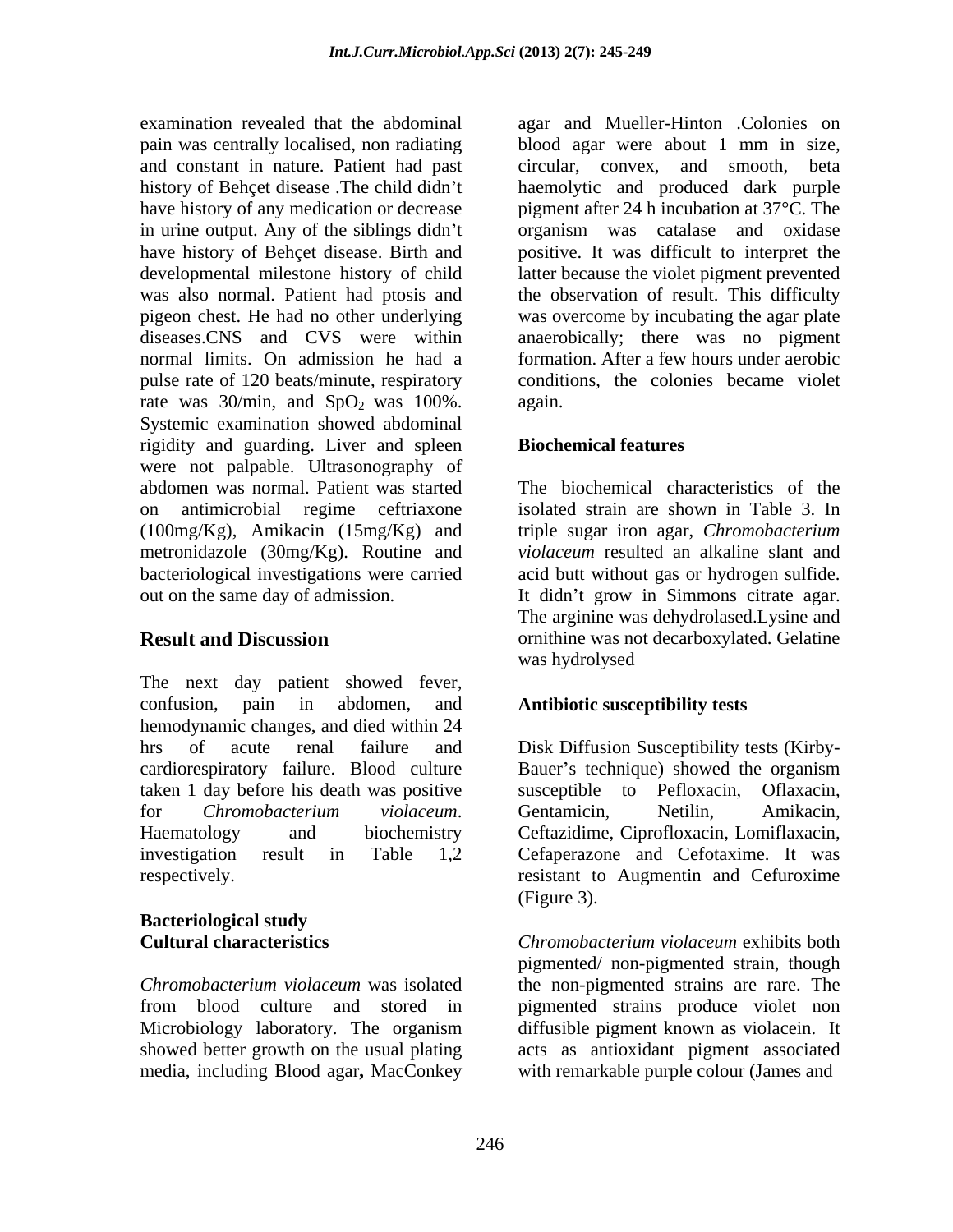| <b>Tests</b> | <b>Results</b> | <b>Normal range</b>    |
|--------------|----------------|------------------------|
| <b>TLC</b>   | 14.6           | $4400-11300/mm^3$      |
| DLC          |                |                        |
| Neutrophils  | 91             | 45-70%                 |
| Eosinophils  | 01             | 00-06%                 |
| Lymhocytes   | 07             | 20-40%                 |
| Monocytes    | 01             | 00-40%                 |
| Basophils    | $00\,$         | 00-07%                 |
| PCV          | 30.1           | 41.5-50.4%             |
| RBC          | 3.85           | $4.5 - 5.9$ million/mm |
| <b>MCV</b>   | 78.2           | 80-96.1%               |
| <b>MCH</b>   | 24.9           | 27.5-33.2%             |
| MCHC         | 31.9           | 33.4-35.5%             |
| Haemoglobin  | 9.6            | 13.5-17.5gm            |
| Platelets    | 1.88           | $1.5-4.0$ lacs/cu.mm   |

**Table.1 Hematology results over** *Chromobacterium violaceum* **infection**

**Table.2** Blood chemistry results of a *Chromobacterium violaceum* infection on admission

| <b>Tests</b>         | <b>Results</b> | <b>Normal range</b>                     |
|----------------------|----------------|-----------------------------------------|
| Creatinine           | 1.5            | $\left  0.7 - 1.3 \text{mg/dl} \right $ |
| Total Bilirubin      | 0.92           | $0.3 - 1.0$ mg/dl                       |
| D. Bilirubin         | 0.71           | $0.0 - 0.2$ mg/dl                       |
| I. Bilirubin         | 0.21           | $--$                                    |
| SGOT                 | 60.4           | Up to 37U/L                             |
| <b>SGPT</b>          | 56.0           | Up to $42U/L$                           |
| Alkaline phosphatase | 155.6          | Up to $640$ U/L                         |
| $Na+$                | 142.6          | $133 - 148$ meq/l                       |
| $K+$                 | 2.76           | $3.8 - 5.2$ meq/l                       |
| Protein              | 6.4            | $6.0 - 8.3$ gm/l                        |
| Albumin              | 3.8            | $3.2 - 5.0$ gm/l                        |
| Globulin             | 2.6            | $- -$ .                                 |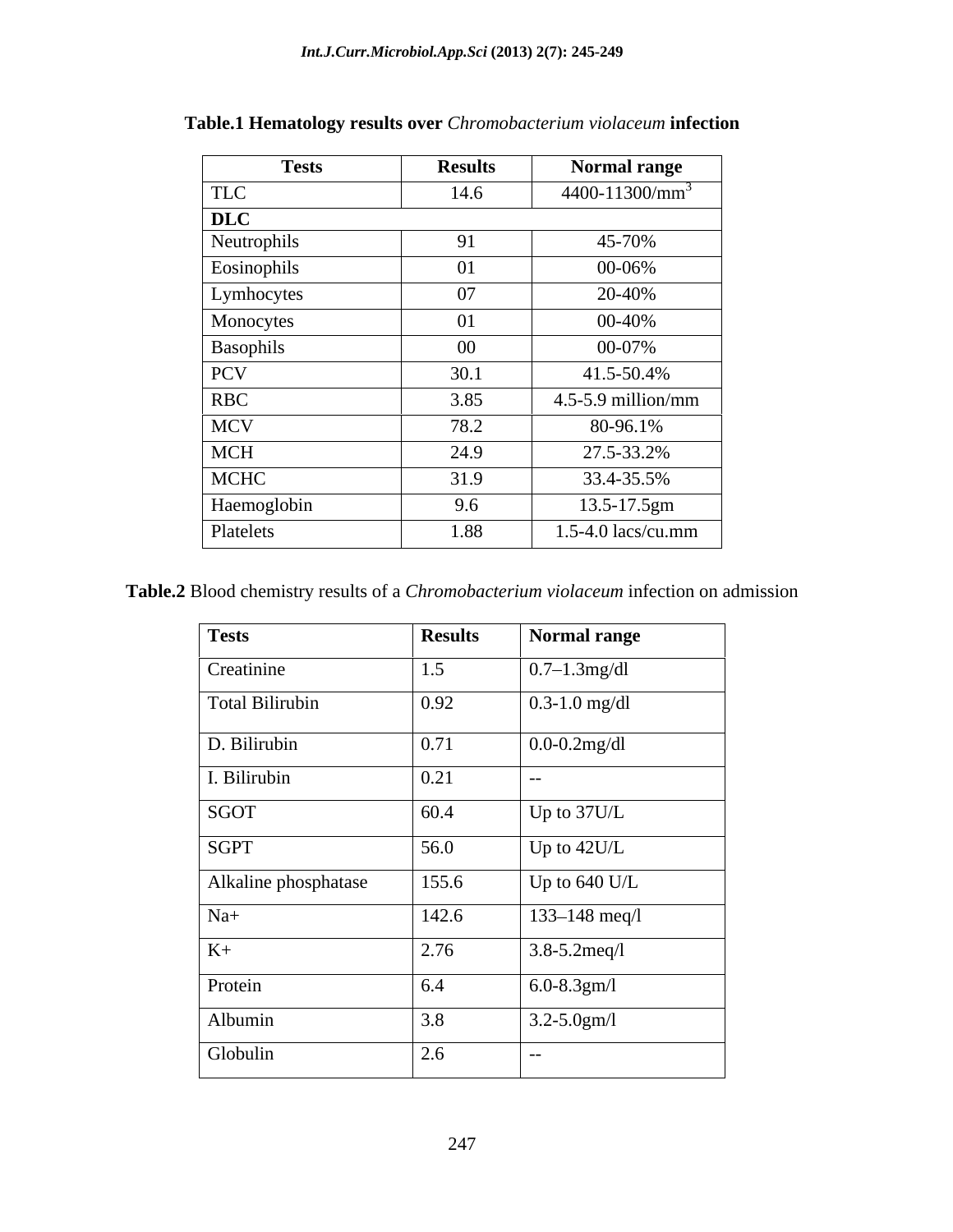| <b>Biochemical tests</b> | <b>Results</b> |                                                                                           |  |
|--------------------------|----------------|-------------------------------------------------------------------------------------------|--|
| Haemolysis               | B-haemolysis   | infections<br>Human<br>by<br>caused                                                       |  |
| Triple sugar iron agar   | Alkaline/Acid  | Chromobacterium<br>violaceum<br>are                                                       |  |
| Gas from glucose         |                | uncommon. Only a few cases have been                                                      |  |
| Simmon's citrate         |                | reported in the literature (James and                                                     |  |
| Urease                   |                | Campbell, 2013; Rekha Rai et al., 2011;                                                   |  |
| Motility                 | Motile         | Ponte and Jenkins, 1992). The pathogenic                                                  |  |
| Indole                   |                | potential of this organism was first                                                      |  |
| Lysine decarboxylase     |                | described in 1905 by P. G. Woolley, who<br>isolated it from a fatal infection in buffalo  |  |
| Ornithine decarboxylase  |                | in the Philippines. The first human                                                       |  |
| Arginine dihydrolase     |                | infection was described by J. E. Lesslarin                                                |  |
| Esculin hydrolysis       |                | 1927 in Malaya. In 1938, Black and                                                        |  |
| Gelatin hydrolysis       | $^{+}$         | Shahan reported the first case in the                                                     |  |
| <b>DNase</b>             | $^{+}$         | United States. Ognibene and Thomas                                                        |  |
| Catalase                 | $^{+}$         | reported two fatal cases with this organism                                               |  |
| Oxidase                  | $^{+}$         | in Vietnam (Ching-Huei Yang, 2011;                                                        |  |
| Acid from Glucose        | $^{+}$         | Sirinavin et al., 2005; Aldridge et al.,                                                  |  |
| Sucrose                  |                | 1988; Zetti Zainol Rashid; Kaufman,                                                       |  |
| Lactose                  |                | 1986). Almost all of the cases reported                                                   |  |
| Mannitol                 |                | have come from tropical and subtropical                                                   |  |
| Xylose                   |                | areas, mainly from Southeast Asia and the                                                 |  |
| Fructose                 | $^{+}$         | south eastern United States. In 1984,                                                     |  |
| Trehalose                | $^{+}$         | Petrillo described the first case in South                                                |  |
|                          |                | $\Lambda$ meaning in $D_{\text{max}}(1/D_{\text{min}}(1))$ is $\Lambda = 1$ and $\Lambda$ |  |



**Table.3 Biochemical characteristics of**  Campbell, 2013; Rekha Rai *et al*., 2011; *Chromobacterium violaceum* Ponte and Jenkins, 1992; Ching-Huei Yang, 2011).

Haemolysis -haemolysis Triple sugar iron agar Alkaline/Acid Chromobacterium violuceum are Gas from glucose  $\vert$  -  $\vert$  and  $\vert$  and  $\vert$  are cases have been  $Simmon's$  citrate  $\begin{vmatrix} - & 0 & 1 & 0 & 0 & 0 \\ 0 & 0 & 0 & 0 & 0 & 0 \\ 0 & 0 & 0 & 0 & 0 & 0 \\ 0 & 0 & 0 & 0 & 0 & 0 \end{vmatrix}$ Urease - Ponte and Jenkins, 1992). The pathogenic<br>Metitimeter Metites Motility Motile  $\begin{array}{c|c}\n\text{Motile} \\
\text{Motile} \\
\text{Rotential} \\
\text{Motial} \\
\text{Motial} \\
\text{Motial} \\
\text{Motial} \\
\text{Motial} \\
\text{Motial} \\
\text{Motial} \\
\text{Motial} \\
\text{Motial} \\
\text{Motial} \\
\text{Motial} \\
\text{Motial} \\
\text{Motial} \\
\text{Motial} \\
\text{Motial} \\
\text{Motial} \\
\text{Motial} \\
\text{Motial} \\
\text{Motial} \\
\text{Motial} \\
\text{Motial} \\
\text$  $\frac{\text{Indole}}{\text{L}}$  - described in 1905 by P. G. Woolley, who Lysine decarboxylase  $\overline{\phantom{a}}$  - isolated it from a fatal infection in buffalo Ornithine decarboxylase - in the Philippines. The first human Arginine dihydrolase  $+$  infection was described by J. E. Lesslarin Esculin hydrolysis - 1927 in Malaya. In 1938, Black and Gelatin hydrolysis + Shahan reported the first case in the DNase + United States. Ognibene and Thomas Catalase <sup>+</sup> the settlem of the reported two fatal cases with this organism Oxidase + in Vietnam(Ching-Huei Yang, 2011; Acid from Glucose  $\vert + \vert$  Sirinavin *et al.*, 2005; Aldridge *et al.*, Sucrose |- 1988; Zetti Zainol Rashid; Kaufman, 1986). Almost all of the cases reported Mannitol - have come from tropical and subtropical Xylose **- areas**, mainly from Southeast Asia and the Fructose  $+$  South eastern United States. In 1984, Trehalose  $+$  Petrilo described the first case in South Figure.1 Antimicrobial susceptibility Mumbai. Quick diagnosis, accurate testing of *Chromobacterium violaceum* Human infections caused by *Chromobacterium violaceum* are uncommon. Only a few cases have been reported in the literature (James and Campbell, 2013; Rekha Rai *et al*., 2011; potential of this organism was first 1988; Zetti Zainol Rashid; Kaufman, 1986). Almost all of the cases reported south eastern United States. In 1984, Petrillo described the first case in South America, in Brazil (Petrillo *et al*., 1984). The present case study is the first in Navi Mumbai. Quick diagnosis, accurate bacterial identification, and specific treatment are very important, because *Chromobacterium violaceum* may cause serious infection in healthy and young people (Ching-Huei Yang, 2011).

> There is no clinical evidence that predisposing factors or pre-existing disease make the individual more susceptible to infection with this organism (Dauphinais and Robben.1968), although some cases have been described in patients with chronic granulomatous disease, and it was suggested that this might be a predisposing factor (Macher *et al*., 1982). The main features in most of the cases with a fatal outcome seem to be sepsis,